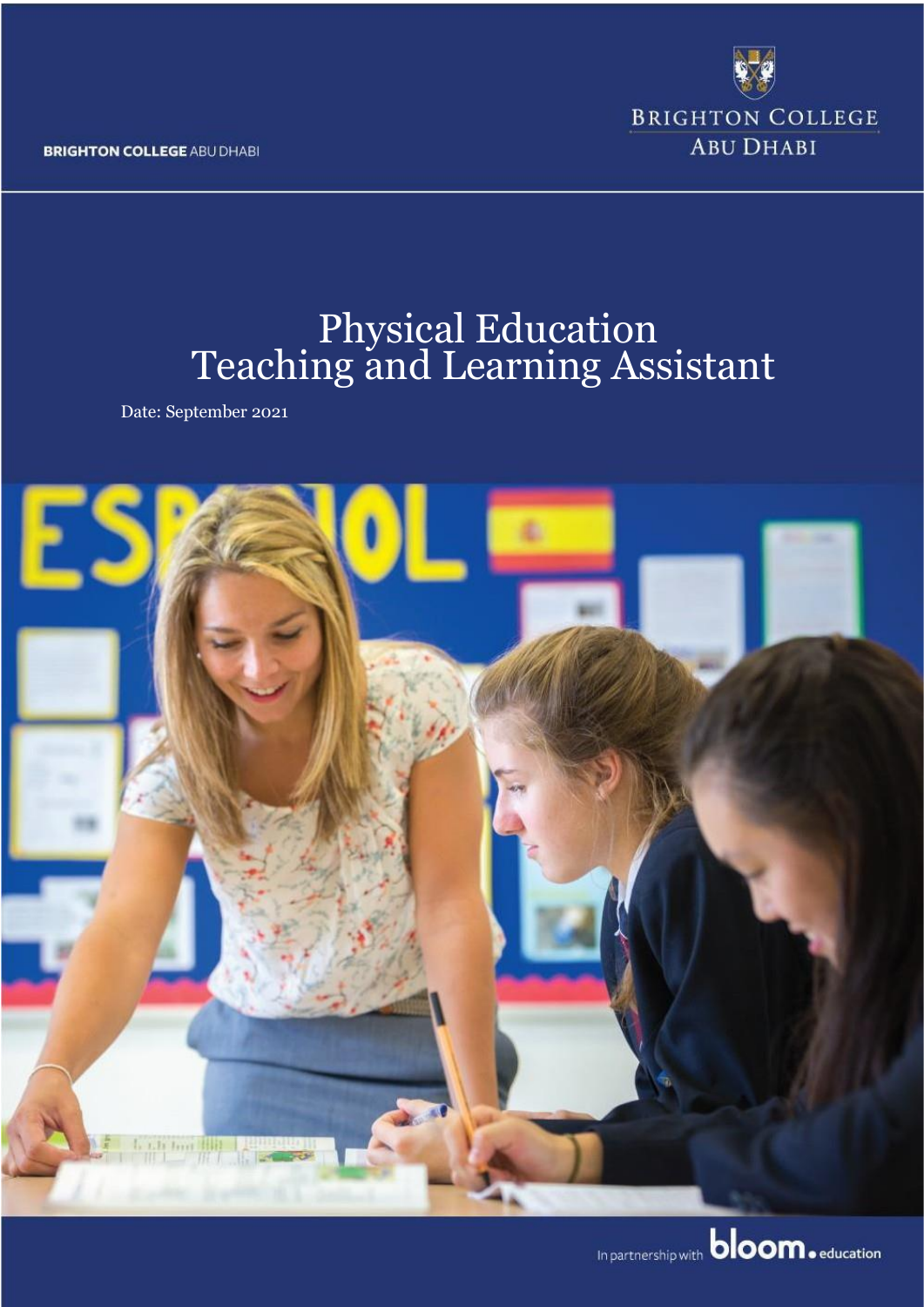

## **Brighton College Abu Dhabi wishes to recruit a Physical Education Teaching and Learning Assistant**

Brighton College Abu Dhabi, a sister school of Brighton College UK, is a leading Independentstyle British International School located in the United Arab Emirates. Founded in 2011 at a prime location on Abu Dhabi Island on a purpose-built, state-of-the-art campus, the College is heavily over-subscribed and was rated outstanding in all six categories at the most recent ADEK inspection (2018). The full report is available on the website.

The school is a member of COBIS and BSME and the Head Mistress is an international member of HMC.



Brighton College Abu Dhabi benefits from a strong partnership with Brighton College, the UK's top co-educational independent school, and with Brighton College Al Ain, Brighton College Dubai, Brighton College Bangkok and Brighton College Singapore. The Brighton family of schools currently educates more than 5,000 pupils.

A key component of Brighton's internationalism is the importance it places upon ensuring that its sister schools are authentically interpreting its values and ethos. Each school combines academic excellence with a wealth of co-curricular opportunities, all underpinned by a deep commitment to the individual needs and enthusiasms of every child. All pupils in the Brighton family of schools are valued for their own sake and encouraged to develop their talents to the full, in a community where there are no stereotypes and every achievement, however small, is noticed.

Brighton's success is built upon recruiting genuinely inspirational teachers who can enthuse about their subject and will maintain an exciting and vibrant intellectual environment in which children are able to explore their interests, develop their existing talents and acquire new ones.

We are currently seeking to appoint an experienced, well-qualified Physical Education Teaching and Learning Assistant to join us. This is a unique opportunity to join an exceptional and hardworking team with the united goal of ensuring top customer service for both prospective and current families.

#### **THE POST**

The role of the PE TLA is busy and fast-paced and a College-wide role. The post holder will be supporting Brighton College's current pupils and academic staff within the PE Department and will work closely with the Director of Sport.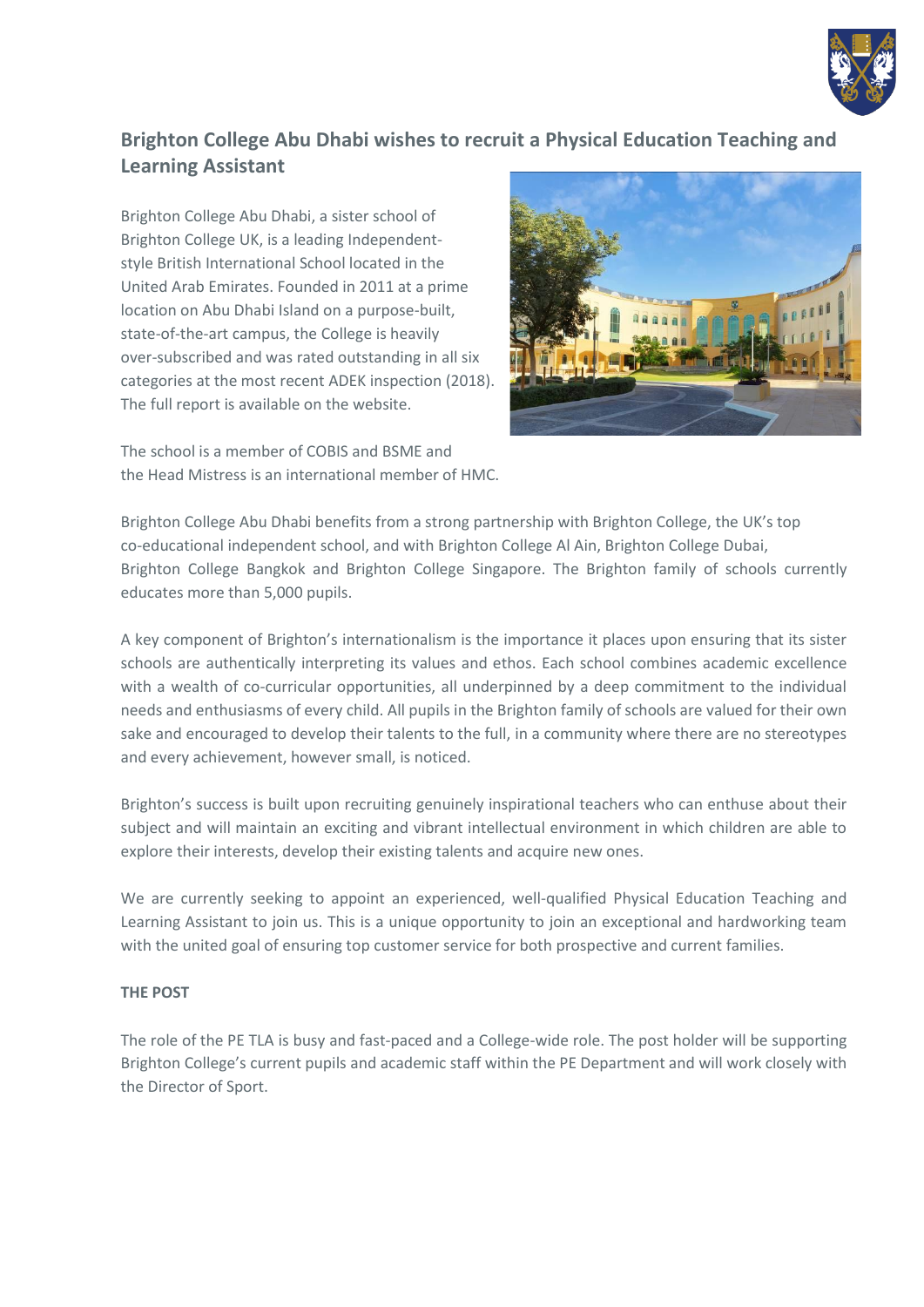

#### **RESPONSIBILITIES OF POSITION**

- To take an active interest in all pupils to support them in mainstream lessons, in small group work or as individuals to achieve their targets.
- To support the education, social development, emotional and behavioural needs of pupils, small groups and classes under the direction of the Teacher and help to create a positive learning environment.
- To work closely with the Teacher to help raise awareness of the strengths and difficulties of particular pupils and follow specific programmes with them to support and enhance learning.
- To take full involvement throughout the whole lesson and proactively engage and lead the learning as and when required.
- To engage the pupils in meaningful talk at all opportunities in order to develop language skills and to build relationships.
- To prepare resources and materials, with guidance from the Teacher for individuals or small groups of pupils to enhance their learning experiences.
- To provide administrative support to the teacher in charge of the sport squad to whom you are assigned. This will consist of tasks such as registration via CHQ, checking offsite consent, completing results on SOCS, and any other reasonable requests.
- All TLAs in PE will have an area of responsibility that will change throughout the year on a rota basis (e.g. Notice Boards; Lost Property; Equipment Storage Areas)

#### **PASTORAL**

- To create an atmosphere of support by being aware of, and fully complying with, all the College Polices; including the Code of Conduct, School Rules, and the Anti-Bullying Policy
- To be familiar with in all the College's policies on Health and Safety and be proactive in ensuring the safety of all members of the College community at all times
- To promote exemplary behaviour and a responsible attitude amongst all pupils at all times
- To be aware of and act upon all policies regarding the safeguarding of children
- To always observe policies and procedures relation to child protection, safety and security, confidentiality and data protection, reporting all concerns to the designated person.

#### **PROFESSIONAL RESPONSIBILITIES**

- To be an ambassador of the College at all times, in school and the United Arab Emirates.
- To ensure that all communication is acted upon appropriately and in a timely manner
- To attend Parents' Evenings, Assemblies, Productions, Sporting and Special Events when required.
- To be responsible for the care of College resources in your area of responsibility, reporting damage or loss to your line manager or the facilities manager, as appropriate. A check of your area of responsibility should be carried out at the start of every working day.
- To be aware of and comply with all the College policies.
- To assist with covering colleagues as required and attend all meetings and INSET as required.
- To be in School prior to 7.00 am and until at least 4:00pm (subject to confirmation of School operation hours).
- To carry out any reasonable professional request made by the Teacher, Head Mistress, Head of School or member of the Senior Leadership Team (SLT)